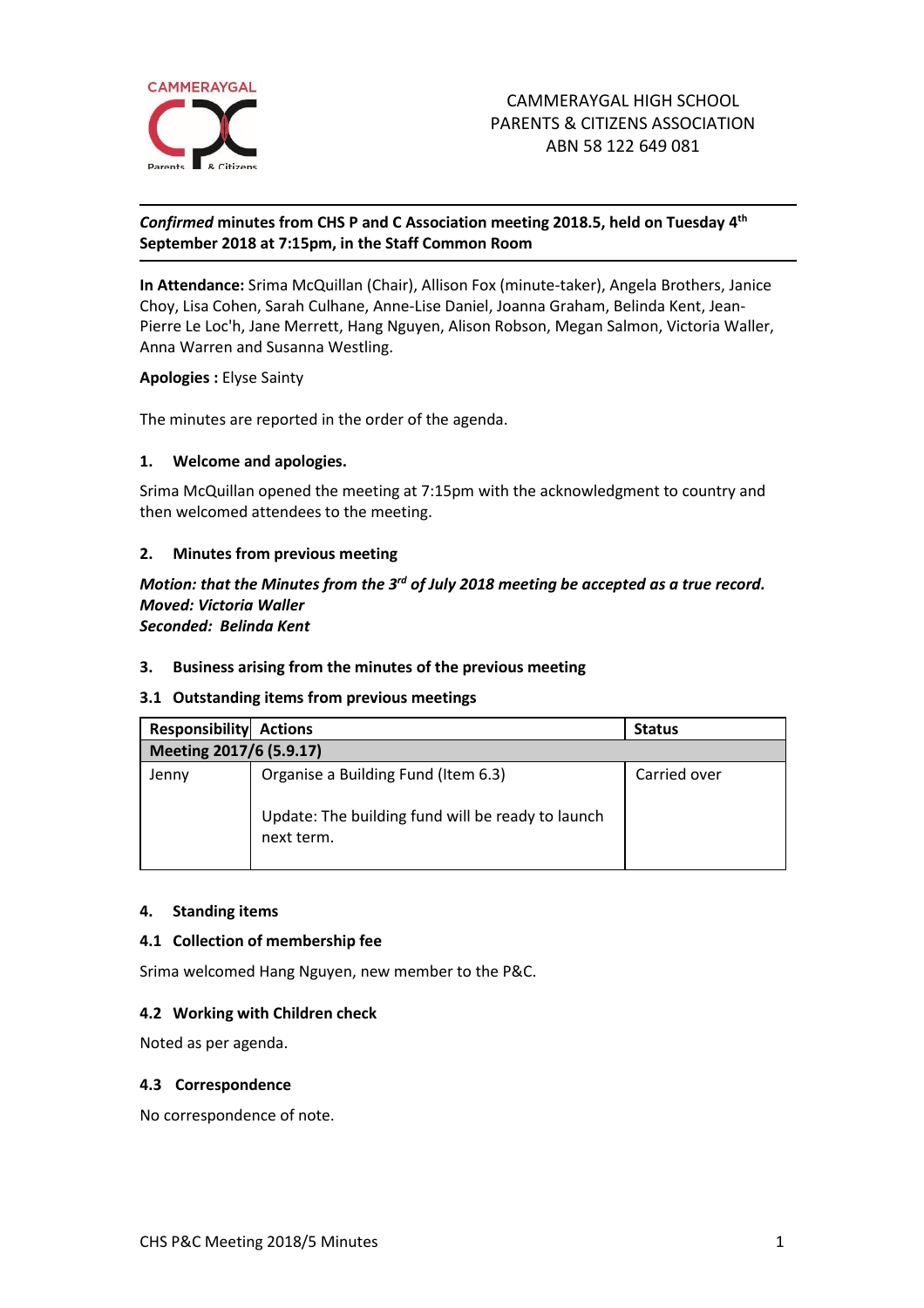

## **4.3 Governance**

N/A

# **5. MOTIONS (for decision)**

## **5.1 Funding for irrigation of school gardens**

*The gardens and plants around the school are not being regularly watered. In consultation with Peter Barraclough the community and environment subcommittee requests funds for the supply of garden irrigation system across the school. A small working bee will be organised to assist with the installation and keep costs down.*

*Motion: The P&C approve up to \$500 for the supply of an irrigation system, with the community & environment subcommittee to coordinate the installation.*

*Moved: Susanna Westling Seconded: Anne-Lise Daniel* 

## **6. Reports**

## **6.1 Principal's report**

Kathy informed the P&C that after consultation with all stakeholders including the Department, students, faculty and parents that a one school, two campuses with juniors (7-9 remaining at Pacific Hwy campus) and seniors (10-12) moving to new campus Term 1 2019 has been confirmed. Most of the teaching staff will stay on a single campus for the whole year.

The building of the senior campus continues, and the internals are scheduled to be ready for Term 1, 2019. It is unlikely that the hall will be ready on time.

Kathy thanked the P&C for the wellbeing week, sharing lots of positive feedback from parents, especially tomorrow man.

# **6.2 President's report**

With the school's expansion, there are 22 open positions. In consultation with the executive committee it was decided that full panels which included parents would slow the process down. The parents who have nominated to be on the panels will participate in the selection process of executive teacher selection.

# **6.3 Treasurer's report**

The treasurer's report at attached, appendix 1 The school has yet to transfer P&C fees, Jenny will follow up the school with the appropriate documentation to assist with payment (action).